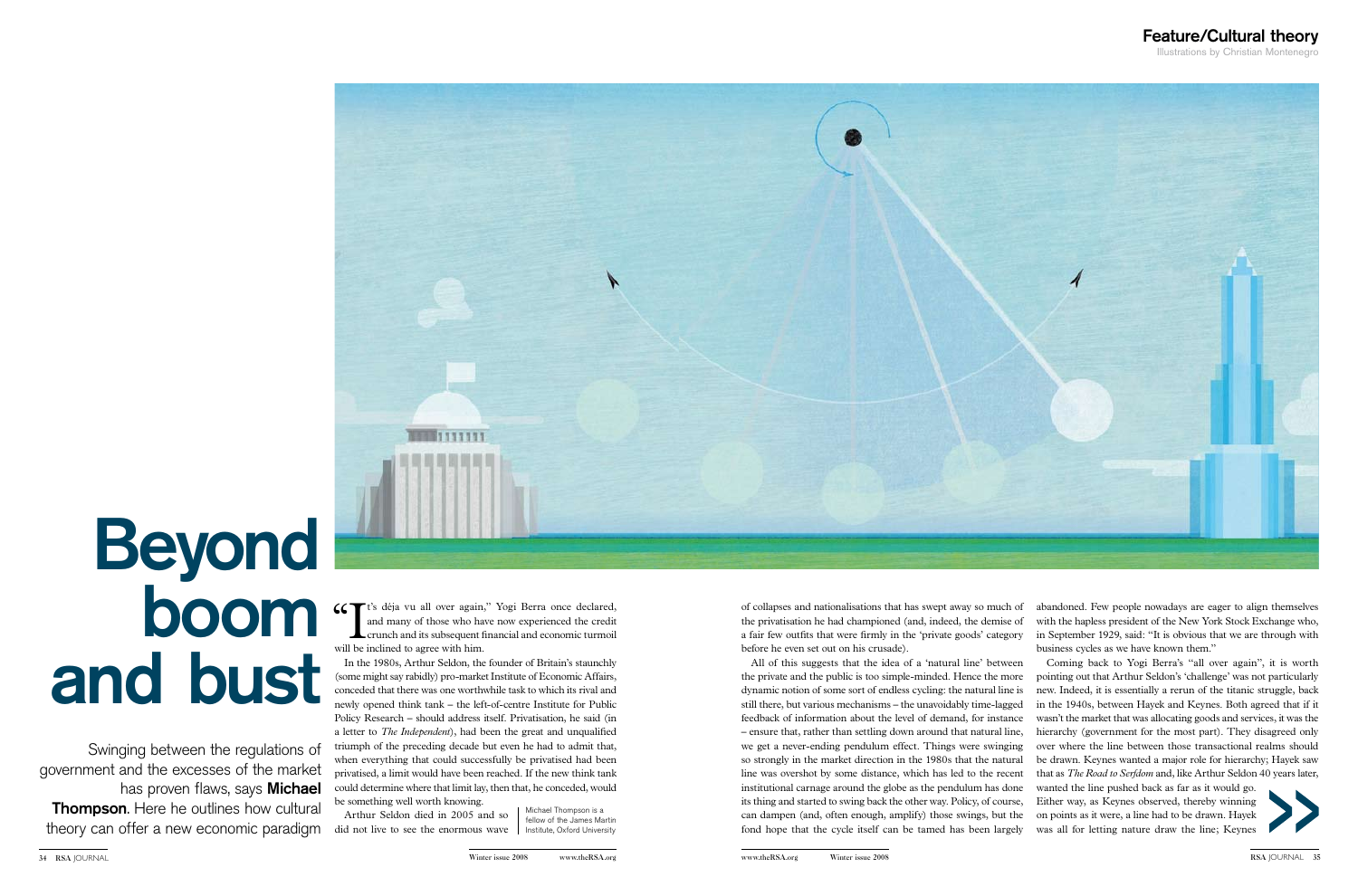favoured a judicious and man-made drawing of it, some considerable distance short of where the 'natural limit' is located.

But what if there is more than just markets and hierarchies: more, that is, than the pendulum swinging back and forth between light-touch and heavy-handed regulation? Things then would be very different, rather in the way the payoff matrix for Pascal's wager (about whether to believe in God's existence) alters dramatically once we entertain the possibility of there being more than one God.

Neither Hayek nor Keynes considered that possibility (more than markets and hierarchies, that is, not more than one God) but that is what the theory of plural rationality, also called cultural theory, does. After all, why should there be just two ways of organising if, as economists and political scientists have long argued, there are four kinds of goods: private, public, commonpool and club (see Figure 1).

Briefly, markets institutionalise equality (of opportunity, that is, not outcome) and promote competition; hierarchies institutionalise inequality (eg upper echelons/lower orders, Brahmins/Dalits) and set all sorts of limits on competition. The theory of plural rationality simply completes the typology by making explicit the other two ways of organising: equality with fettered competition (which is called egalitarianism) and inequality with unfettered

competition (which is called fatalism). And, for good measure, it specifies the various social constructions of nature that justify and render rational each of these four fundamental arrangements for the promotion of social transactions. An instance of these social constructions is the aforementioned four kinds of goods, category membership being demonstrably under-determined by a good's physical properties. Even lighthouses (often seen as epitomising public goods) can be privatised, and private goods soon cease to exist in a social setting where everyone has become convinced that all property is theft. And Coca-Cola's recent troubles in India, it is claimed, stemmed from making a private good of something – the groundwater – that the local villagers had long shaped into a common-pool good.

Take, for example, the Brent Spar oil storage structure, the deep ocean disposal of which was proposed by the market actor – Shell – and approved by the hierarchical actor – the British government's regulatory agency. Had there been only markets and hierarchies, the Brent Spar would now be mouldering in its watery grave. But of course it isn't. Another actor – Greenpeace – from a third way of organising (egalitarianism), forced its way in by audaciously, and very publicly, landing a helicopter on the structure as it was being towed out into the Atlantic. The disposal plans were abruptly abandoned by Shell (motorists, particularly in Germany, having stopped buying its petrol) and the British government was left with egg all over its face (John Major, the prime minister at the time, called Shell's senior managers "wimps"). Shell then entered into lengthy discussions with Greenpeace and the Brent Spar has been cut up into cylindrical sections to form a ferry terminal in Norway. Those British citizens who managed to remain ignorant of the whole affair (and there were many) or who found themselves convinced by whomever they happened to have last seen arguing their case on television, were evidently bound into none of these 'active' ways of organising – individualism, hierarchy or egalitarianism – and constituted a fourth and rather inactive way – fatalism – assuring one another either that ignorance is bliss or that "nothing we could do would make any difference anyway".

So the theory of plural rationality, by doubling-up from two to four ways of organising, is able to make sense – predictive sense – of something that must always remain beyond the explanatory reach of those who have equipped themselves with the conventional social science wisdom. In other words, returning to the credit crunch and the various diagnoses and prescriptions that have been advanced, we can see that the pendulum model is seriously inadequate and misleading if what we have is four ways of organising, each of which is striving to chew bits off the other three.

True, the failure of a market is still the success of something else, but now, instead of that something else being hierarchy, it can be either hierarchy, egalitarianism or fatalism. And the eventual failure of whichever of these three was successful will be the success of one of the other three, ad infinitum. The system, in other words, is no longer deterministic and predictable; pendulums can't swing back and forth between more than two extremes.

We can visualise this sort of dynamical system as a 'transactional sphere', the surface of which is covered by four patches of differently coloured algae – the four ways of organising – each of which is all the time endeavouring to expand itself at the expense of the others. I have found it helpful to actually draw these algal patches onto table tennis balls, and if you do this you will find that each patch can have a 'frontier' with each of the other three. But some of these frontiers can disappear if one or two of the patches tend towards hegemony: spreading themselves around the equatorial regions, as it were, and pushing the others out towards the poles. And, in extremis (and here you can think of Alan Greenspan's 'self-interest ideology' that, he still believes, served him so well for 40 years), one or two or even three patches may shrink to points, thereby reducing the number of colours to three or two or even just one.

The theory of plural rationality's requisite variety condition – that each way of organising ultimately needs the others, so as (among other vital things) to have something to organise itself against – tells us that, though it is certainly possible to get to these three-colour, two-colour and one-colour states of affairs, it is not possible to then stay like that. It is hardly surprising, therefore, that, having managed to get the world's financial system pretty well to the one-colour markets-can-do-it-all state of affairs, we found ourselves hit by what Alan Greenspan has called a "oncein-a-century credit tsunami". So, are there any practical guidelines that we can draw, once we've detached ourselves from the inadequate and misleading pendulum that which it aspires to control. In other words, if one or more of our coloured patches are being reduced to points (as they likely will be if the control system we are applying lacks the requisite variety), watch out! And this principle, slightly more elaborated and tied-in with the classic theory of pluralist democracy, leads us towards the somewhat counterintuitive notion of 'clumsiness'. Clumsiness is where each voice (each of the policy stories that are generated by the four ways of organising) is (a) able to make itself heard and (b) is then responsive to the others (see Figure 2).

#### "The economic system is no longer deterministic and predictable"

model and embraced this indeterminate and disequilibrating table tennis ball? Yes there are, and I'll mention just two of them. First, Ashby's law of requisite variety tells us that a control system must always contain a variety equal to that which exists within The proper application of this diagram calls for some painstaking discourse analyses, and for equally demanding network analyses so as to identify the relevant 'policy sub-systems' (the

## "What if there is more than the swing between markets and hierarchies?"



#### Figure 2

The classic theory of pluralist democracy refurbished Note: In the classic theory, there is no typology of voices and, therefore, just a dualistic distinction between closed hegemony and pluralist democracy. Steven Ney has refurbished this scheme by placing three calibrations on each axis: one voice, two voices, all three. The fatalist way of organising has been omitted from the two axes (because it tends not to have a voice). Deliberative quality – the third dimension – increases as accessibility goes from one to three (because we get more 'nodes') and also as responsiveness goes from one to three (because we get more 'arrowheads' between those nodes).